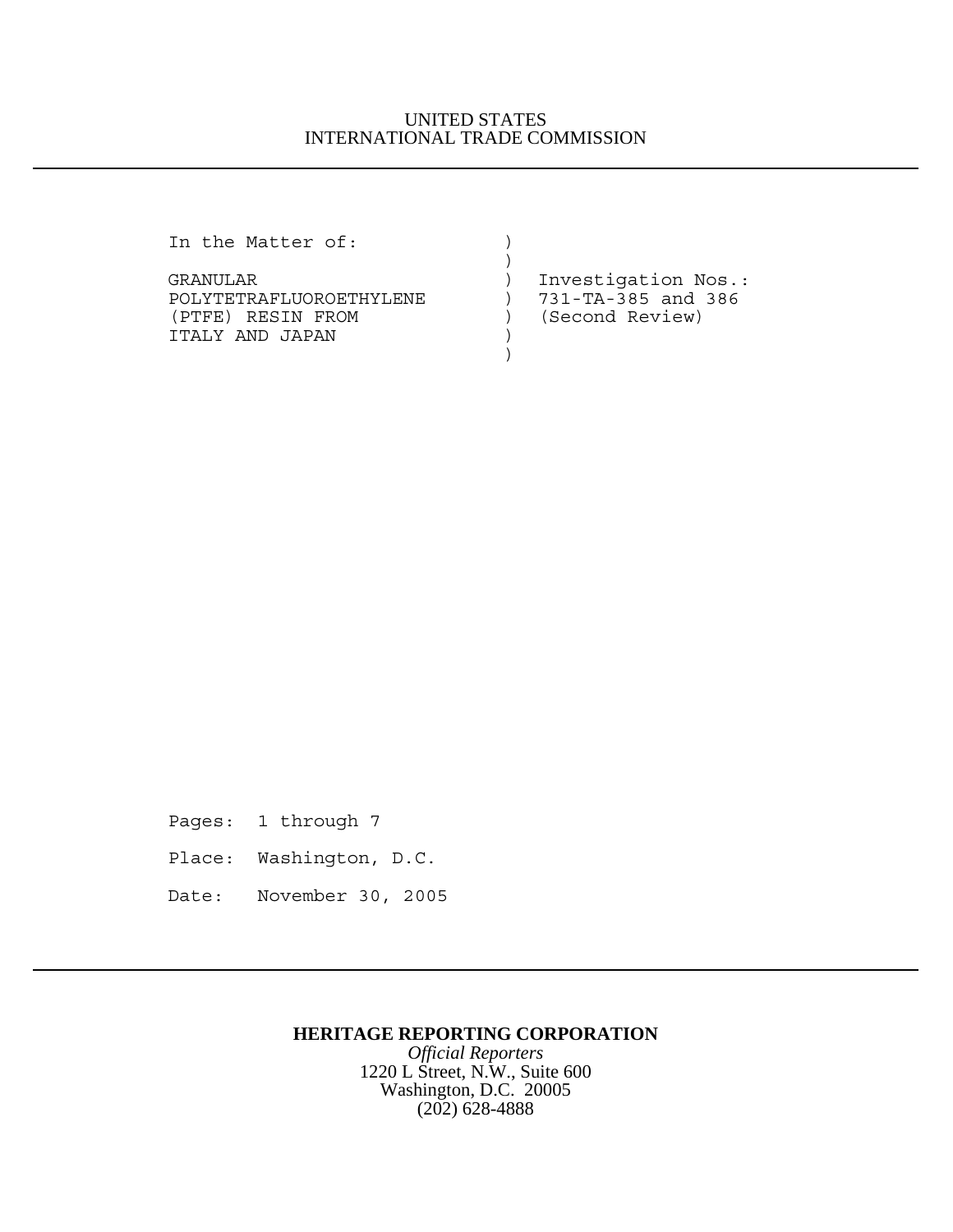## THE UNITED STATES INTERNATIONAL TRADE COMMISSION

| In the Matter of:       |                     |
|-------------------------|---------------------|
|                         |                     |
| GRANULAR                | Investigation Nos.: |
| POLYTETRAFLUOROETHYLENE | 731-TA-385 and 386  |
| (PTFE) RESIN FROM       | (Second Review)     |
| TTALY AND JAPAN         |                     |
|                         |                     |

Wednesday, November 30, 2005

Room 101 U.S. International Trade Commission 500 E Street, S.W. Washington, D.C.

The Commission meeting commenced, pursuant to notice, at 11:00 a.m., before the Commissioners of the United States International Trade Commission, the Honorable STEPHEN KOPLAN, Chairman, presiding. APPEARANCES:

On behalf of the International Trade Commission:

Commissioners:

STEPHEN KOPLAN, CHAIRMAN (presiding) DEANNA TANNER OKUN, VICE CHAIRMAN JENNIFER A. HILLMAN, COMMISSIONER CHARLOTTE R. LANE, COMMISSIONER DANIEL R. PEARSON, COMMISSIONER SHARA L. ARANOFF, COMMISSIONER

MARILYN R. ABBOTT, SECRETARY TO THE COMMISSION WILLIAM R. BISHOP, HEARINGS AND MEETINGS COORDINATOR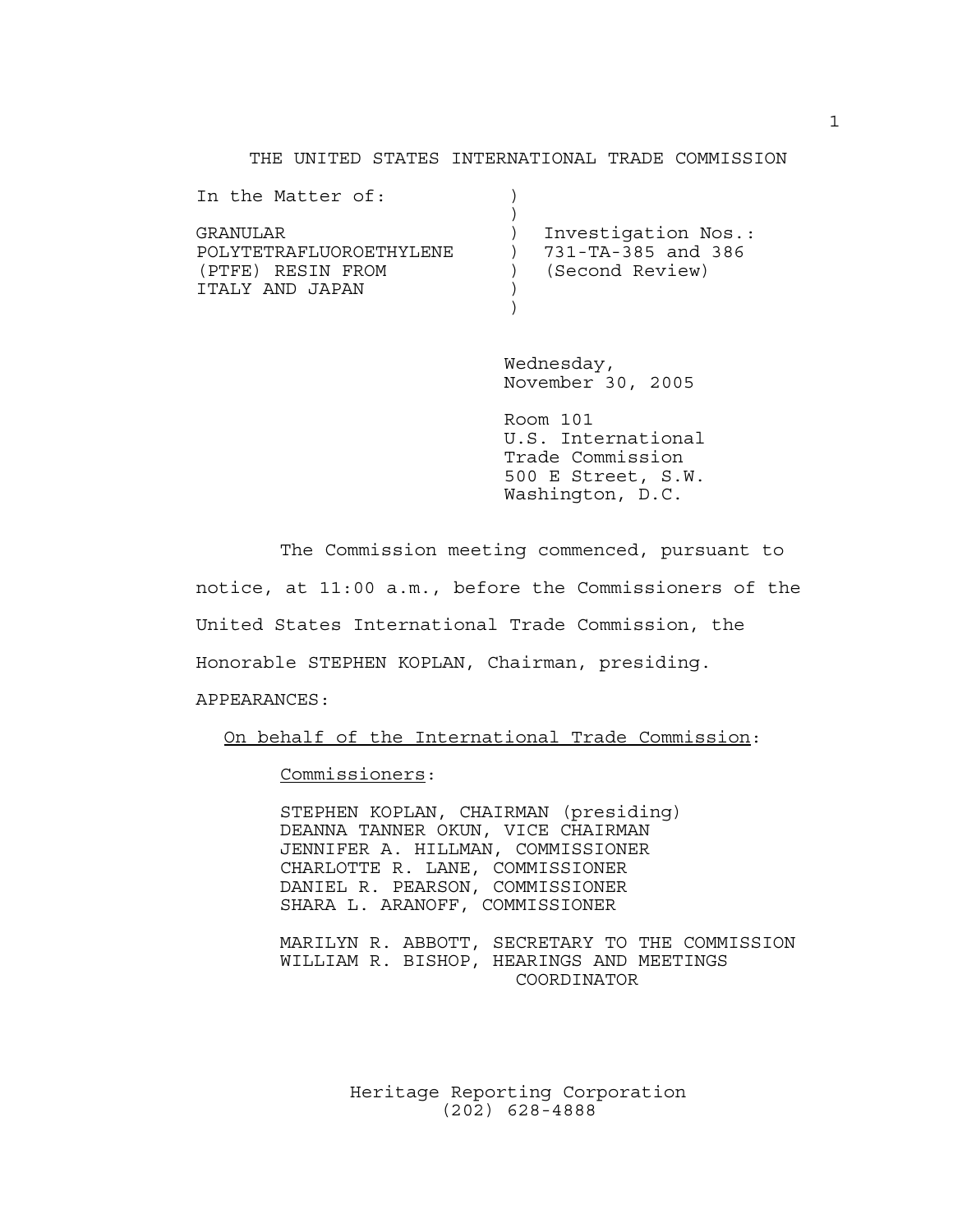APPEARANCES: (Cont'd.)

Staff:

FRED RUGGLES, INVESTIGATOR RAYMOND CANTRELL, INDUSTRY ANALYST AMELIA PREECE, ECONOMIST MARY KLIR, ACCOUNTANT GRACEMARY ROTH-ROFFY, ATTORNEY GEORGE DEYMAN, SUPERVISORY INVESTIGATOR 2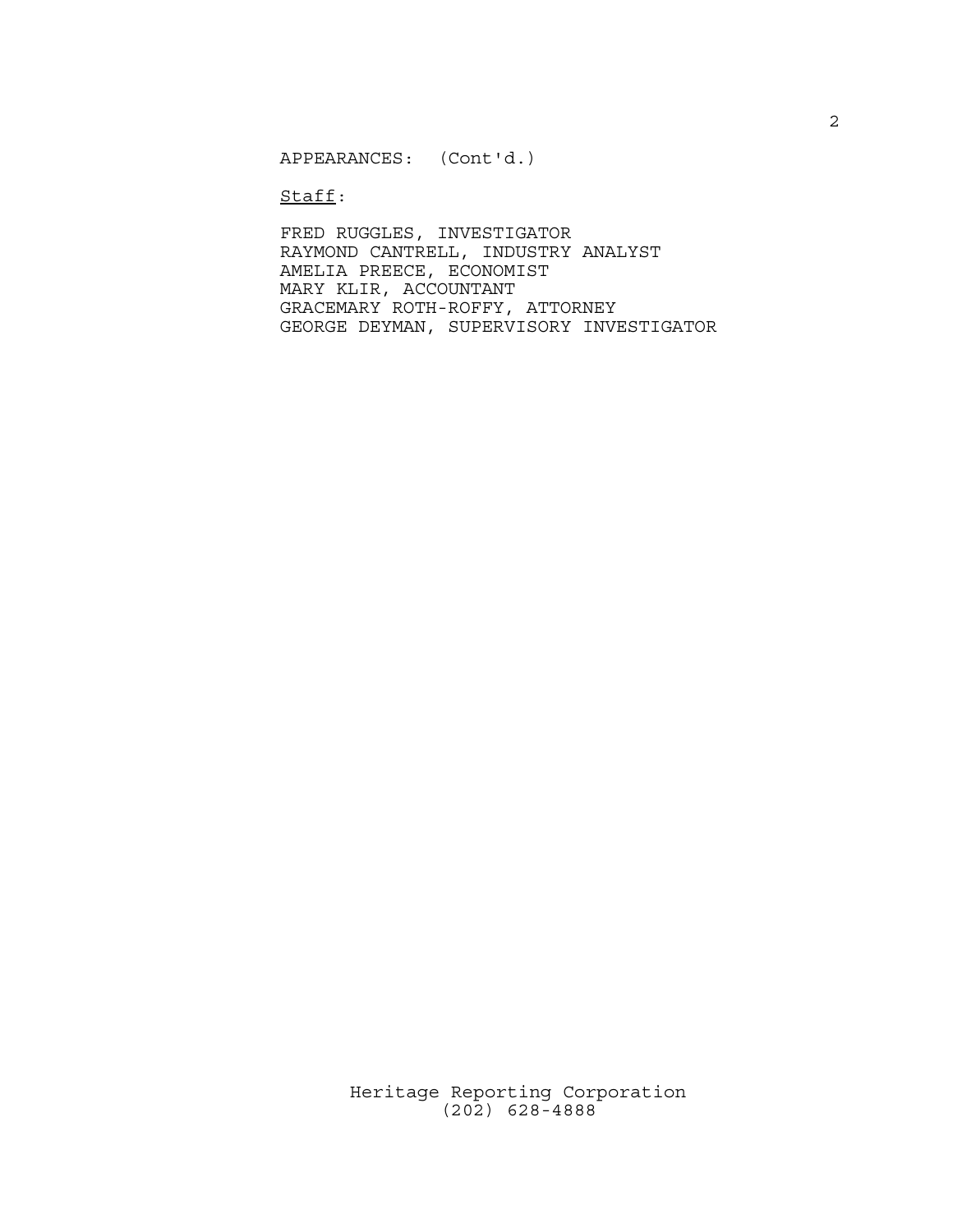## $\underline{\texttt{I}} \underline{\texttt{N}} \underline{\texttt{D}} \underline{\texttt{E}} \underline{\texttt{X}}$

PAGE

3

| Meeting called to order                                                                                                                          | $\overline{4}$ |
|--------------------------------------------------------------------------------------------------------------------------------------------------|----------------|
| Agenda for Future Meeting: none                                                                                                                  | $\overline{4}$ |
| Minutes: November 10, 15, and 17, 2005                                                                                                           | $\overline{4}$ |
| Ratification List: 05-025                                                                                                                        | $\overline{4}$ |
| Outstanding Action Jackets: none                                                                                                                 | 4              |
| Inv. Nos. 731-TA-385 and 386 (Second Review)<br>(Granular Polytetrafluoroethylene (PTFE) Resin<br>from Italy and Japan) - briefing and vote<br>4 |                |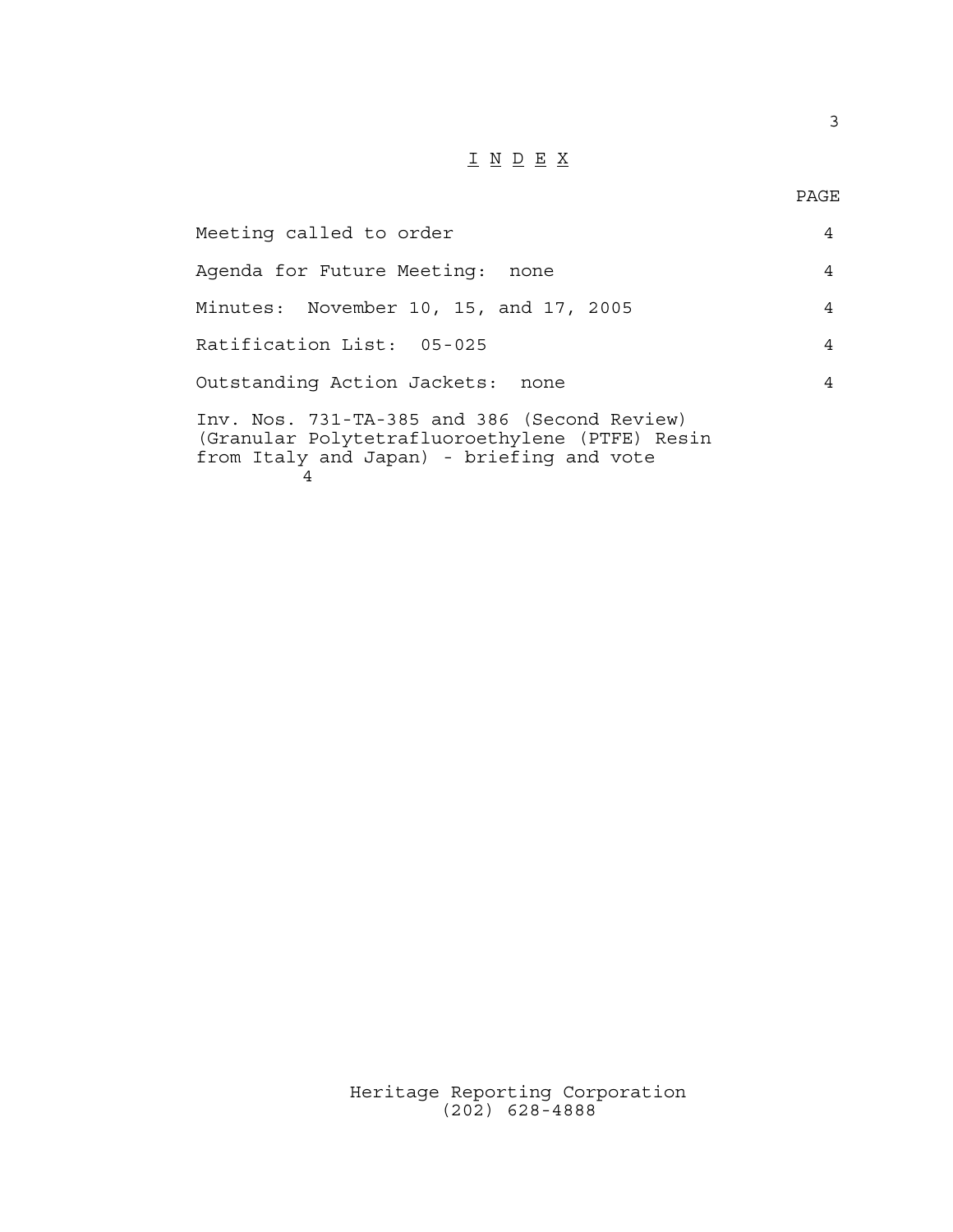| 1  | $\underline{P} \underline{R} \underline{O} \underline{C} \underline{E} \underline{E} \underline{D} \underline{I} \underline{N} \underline{G} \underline{S}$ |
|----|-------------------------------------------------------------------------------------------------------------------------------------------------------------|
| 2  | (11:00 a.m.)                                                                                                                                                |
| 3  | CHAIRMAN KOPLAN: Good morning. This                                                                                                                         |
| 4  | meeting of the U.S. International Trade Commission                                                                                                          |
| 5  | will please come to order.                                                                                                                                  |
| 6  | I understand there is no agenda for future                                                                                                                  |
| 7  | meetings or outstanding action jackets to consider.                                                                                                         |
| 8  | Turning to the minutes of November 10, 15,                                                                                                                  |
| 9  | and 17, 2005, and Ratification List 05-025, are there                                                                                                       |
| 10 | any objections to approval?                                                                                                                                 |
| 11 | (No response.)                                                                                                                                              |
| 12 | CHAIRMAN KOPLAN: Hearing none, they are                                                                                                                     |
| 13 | approved.                                                                                                                                                   |
| 14 | We will now turn to the briefing and vote in                                                                                                                |
| 15 | Investigation Nos. 731-TA-385 and 386 (Second Review)                                                                                                       |
| 16 | (Granular Polytetrafluoroethylene (PTFE) Resin from                                                                                                         |
| 17 | Italy and Japan).                                                                                                                                           |
| 18 | Good morning, Mr. Deyman.                                                                                                                                   |
| 19 | Are there any questions for the staff?                                                                                                                      |
| 20 | (No response.)                                                                                                                                              |
| 21 | CHAIRMAN KOPLAN: Are there any additions or                                                                                                                 |
| 22 | corrections to the staff report?                                                                                                                            |
| 23 | MR. DEYMAN: Yes, Mr. Chairman. I'm George                                                                                                                   |
| 24 | Deyman, Office of Investigations. We propose that the                                                                                                       |
| 25 | staff report be amended to include the revisions                                                                                                            |
|    | Heritage Reporting Corporation<br>$(202)$ 628-4888                                                                                                          |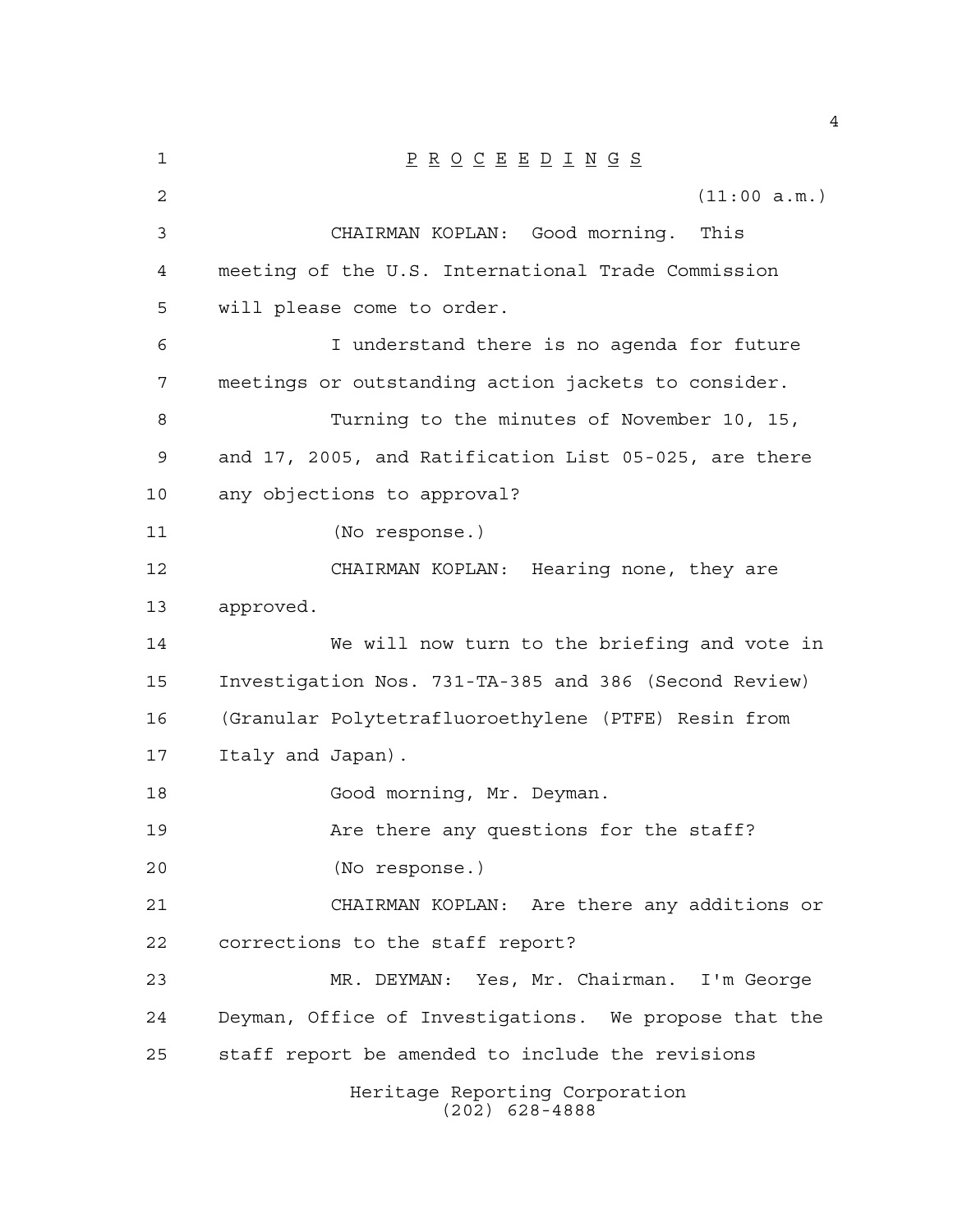contained in Memorandum INV-CC-202 of November 29. CHAIRMAN KOPLAN: Are there any objections to approval of the staff report as revised? (No response.) CHAIRMAN KOPLAN: Hearing none, it is approved. Mr. Secretary, will you please call the roll? MR. BISHOP: Commissioner Okun. VICE CHAIRMAN OKUN: I vote in the affirmative with respect to Italy. I vote in the negative with respect to Japan. MR. BISHOP: Commissioner Pearson. COMMISSIONER PEARSON: I vote in the affirmative with respect to Italy and in the negative with respect to Japan. MR. BISHOP: Commissioner Aranoff. COMMISSIONER ARANOFF: I vote in the affirmative. MR. BISHOP: Commissioner Koplan. CHAIRMAN KOPLAN: I vote in the affirmative. MR. BISHOP: Commissioner Hillman. COMMISSIONER HILLMAN: I vote in the affirmative. MR. BISHOP: Commissioner Lane. Heritage Reporting Corporation (202) 628-4888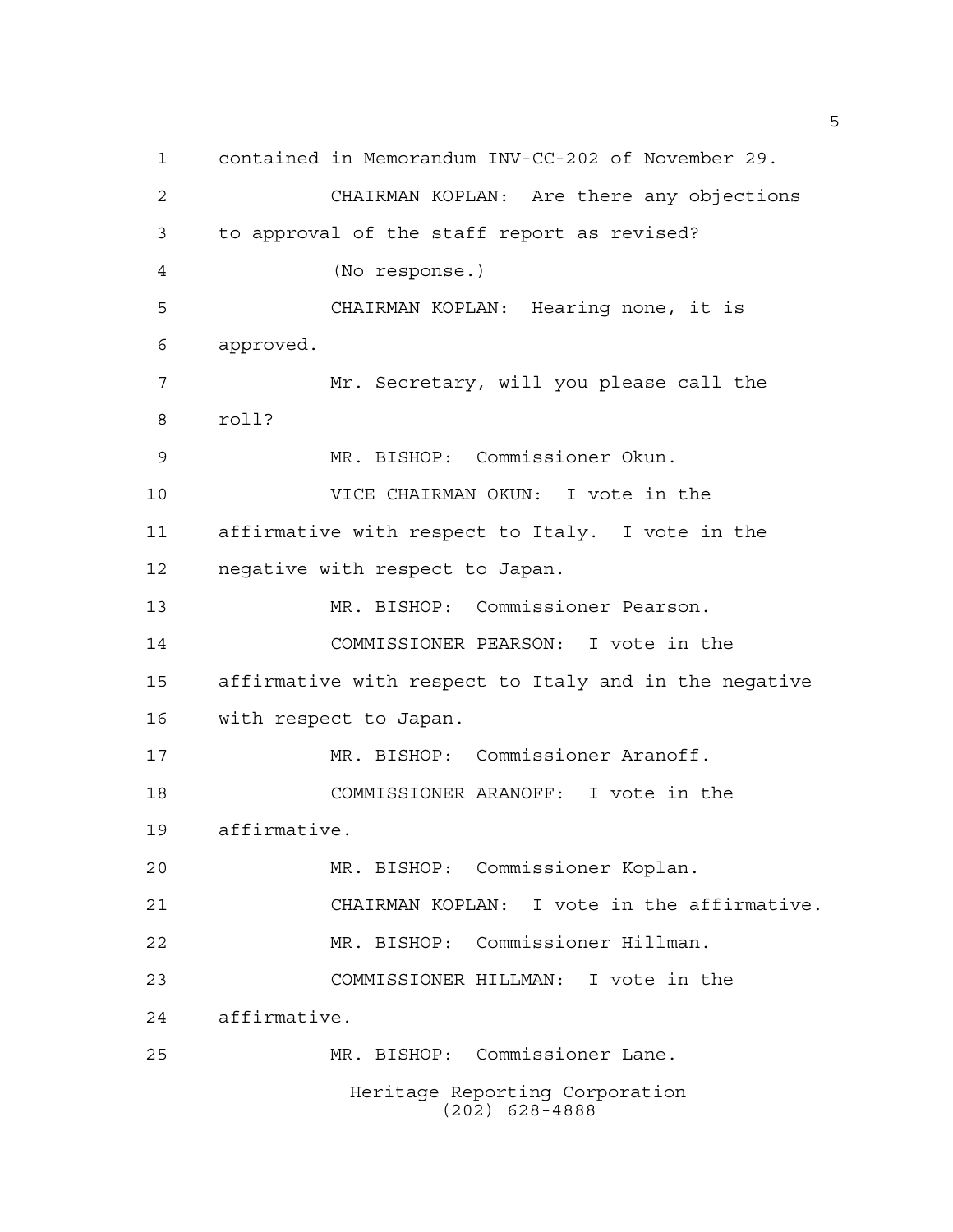COMMISSIONER LANE: I vote in the affirmative. MR. BISHOP: Mr. Chairman, the Commission has reached affirmative determinations in these second sunset review investigations. CHAIRMAN KOPLAN: Thank you, Mr. Secretary. Further information regarding this determination will be in the press release. Commissioners' opinions are currently scheduled to be transmitted to the Department of Commerce on or before December 13, 2005. 12 I want to thank the staff for assisting us in these investigations. If there is no other business before the Commission, this meeting is adjourned. (Whereupon, at 11:02 a.m., the Commission meeting was adjourned.) // //  $20 /$  $21 /$  $22 / /$  $23 / /$  $24 /$ //

Heritage Reporting Corporation (202) 628-4888